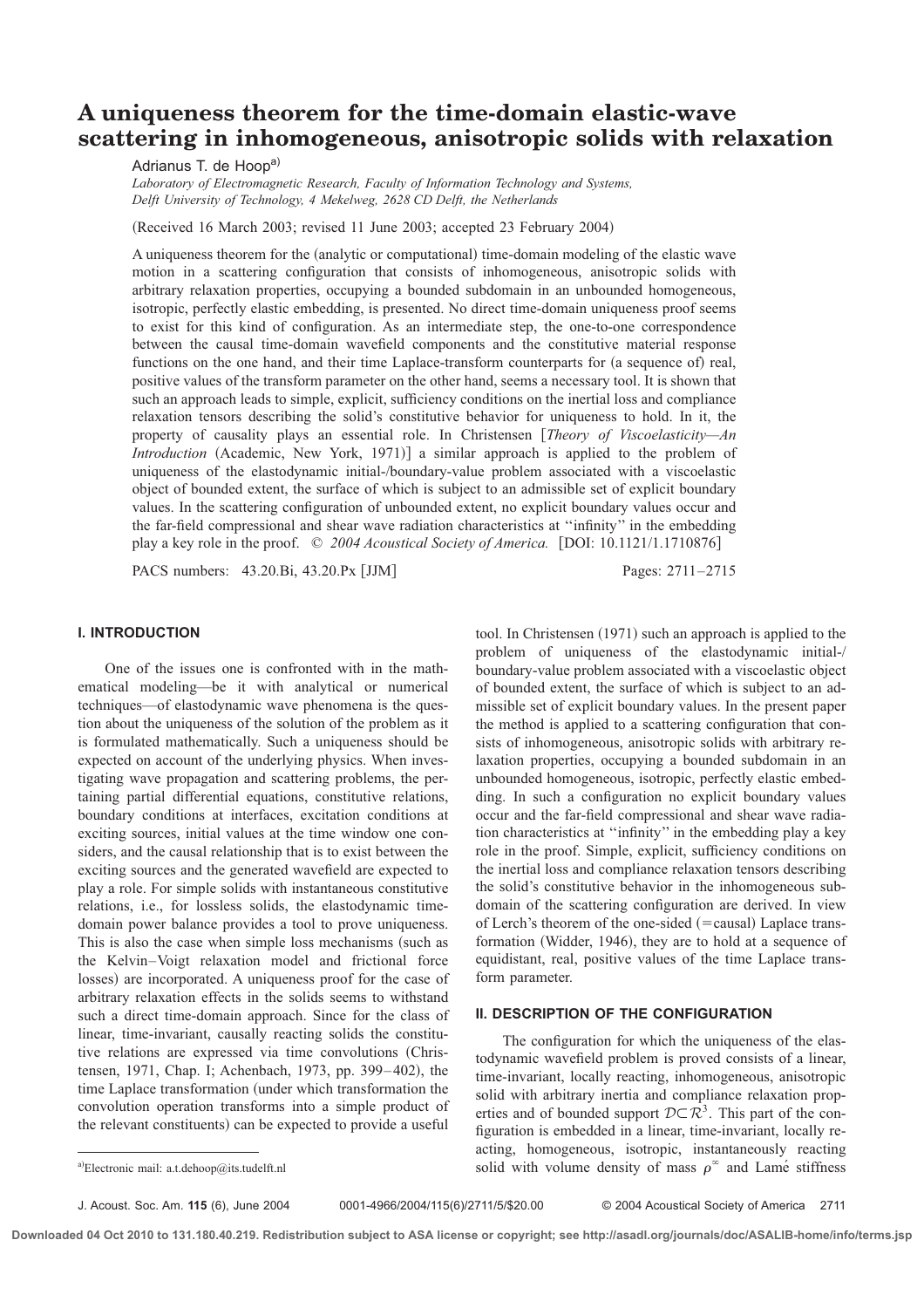

FIG. 1. Scattering configuration with inhomogeneous, anisotropic solid with relaxation (with bounded support  $D$ ) embedded in a homogeneous, isotropic, lossless solid (with unbounded support  $\mathcal{D}^{\infty}$ ).

coefficients  $\lambda^{\infty}$  and  $\mu^{\infty}$ . These constitutive coefficients satisfy the conditions  $\rho^{\infty} > 0$ ,  $\lambda^{\infty} > -2\mu^{\infty}/3$  and  $\mu^{\infty} > 0$ . The corresponding compressional or *P*-wave speed is  $c_p^{\infty} = [(\lambda^{\infty})^2]$  $(1+2\mu^{\tilde{\infty}})/\rho^{\infty}]^{1/2}$ , and the corresponding shear or *S*-wave speed is  $c_S^{\infty} = (\mu^{\infty}/\rho^{\infty})^{1/2}$ . The unbounded domain occupied by the embedding is denoted as  $\mathcal{D}^{\infty}$ . The common boundary of  $\mathcal{D}$ and  $\mathcal{D}^{\infty}$  is the bounded closed surface  $\partial \mathcal{D}$  (Fig. 1). The configuration thus defined is typical for the modeling of elastodynamic wave scattering problems. The constitutive relaxation functions in  $D$  vary piecewise continuously with position, with finite jump discontinuities at a finite number of piecewise smooth, bounded surfaces (interfaces). Position in the configuration is specified by the coordinates  $\{x_1, x_2, x_3\}$ with respect to an orthogonal Cartesian reference frame with the origin  $\mathcal O$  and the three mutually perpendicular base vectors  $\{i_1, i_2, i_3\}$  of unit length each. In the indicated order, the base vectors form a right-handed system. The subscript notation for Cartesian vectors and tensors is used and the summation convention for repeated subscripts applies. Whenever appropriate, vectors are indicated by boldface symbols, with **x** as the position vector. The time coordinate is *t*. Partial differentiation with respect to  $x_m$  is denoted by  $\partial_m$ ;  $\partial_t$  is a reserved symbol indicating partial differentiation with respect to *t*. Volume source distributions of force and of deformation rate, with bounded supports, excite a transient elastodynamic wavefield in the configuration. Without loss of generality we locate the sources in  $D$ . They start to act at the instant  $t=0$ . The field that is causally related to the action of these sources, then vanishes throughout the configuration for  $t < 0$ .

## **III. FORMULATION OF THE ELASTODYNAMIC WAVEFIELD PROBLEM**

At any point in the configuration where the elastodynamic wavefield quantities are differentiable they satisfy the linearized, coupled, first-order elastic wave equations (De Hoop, 1995, pp. 311, 314, and 320)

$$
\Delta_{k,m,p,q}^{+} \partial_m \tau_{p,q} - \partial_t (\mu_{k,r} * v_r) = -f_k, \qquad (1)
$$

$$
\Delta_{i,j,n,r}^{+} \partial_n v_r - \partial_t (\chi_{i,j,p,q} * \tau_{p,q}) = h_{i,j}, \qquad (2)
$$

where  $\tau_{p,q}$ =dynamic stress (Pa),  $v_r$ =particle velocity (m/s),  $f_k$ =volume source density of force (N/m<sup>3</sup>),  $h_{i,j}$ =volume source density of deformation rate  $(s^{-1})$ ,  $\mu_{k,r}$ =inertia relaxation tensor (kg/m<sup>3</sup>·s), and  $\chi_{i,j,p,q}$ =compliance relaxation tensor  $(Pa/s)$ .

$$
f_{\rm{max}}=f_{\rm{max}}
$$

(*t*)

The symbol \* denotes time convolution and  $\Delta^+_{k,m,p,q}$  is the symmetrical unit tensor of rank four:  $\Delta_{k,m,p,q}^{k,m,p,q}$  $= (\delta_{k,p}\delta_{m,q} + \delta_{k,q}\delta_{m,p})/2$ , with  $\delta_{k,p} = \{1,0\}$  for  $\{k=p, k \neq p\}$ as the symmetrical unit tensor of rank two  $(Kronecker$  tensor). The symmetrical unit tensor of rank four extracts out of any tensor of rank two with which it has contracted its symmetrical part. So,  $\Delta_{k,m,p,q}^+ \tau_{p,q} = (\frac{1}{2}) (\tau_{k,m} + \tau_{m,k})$  and  $\Delta^+_{i,j,n,r} \partial_n v_r = (\frac{1}{2}) (\partial_i v_j + \partial_j v_i)$ . The constitutive relaxation tensors are piecewise continuous functions of position in D, while in the embedding  $(De Hoop, 1995, pp. 320-321)$ 

$$
\mu_{k,r} = \rho^{\infty} \delta_{k,r} \delta(t) \quad \text{for } \mathbf{x} \in \mathcal{D}^{\infty},
$$
 (3)

$$
\chi_{i,j,p,q} = [\Lambda^{\infty} \delta_{i,j} \delta_{p,q} + M^{\infty} (\delta_{i,p} \delta_{j,q} + \delta_{i,q} \delta_{j,p})] \delta(t)
$$
  
for  $\mathbf{x} \in \mathcal{D}^{\infty}$ , (4)

in which  $\Lambda^{\infty} = -\lambda^{\infty}/(3\lambda^{\infty} + 2\mu^{\infty})2\mu^{\infty}$  and  $M^{\infty} = 1/4\mu^{\infty}$ .

Across any interface  $\Sigma$  of jump discontinuity in constitutive properties the boundary conditions of the continuity type (De Hoop, 1995, pp. 322–323)

 $\Delta^+_{k,m,p,q} \nu_m \tau_{p,q}$  = continuous across  $\Sigma$ ,  $(5)$ 

$$
v_r = \text{continuous across } \Sigma, \tag{6}
$$

hold, where  $\nu_m$  is the unit vector along the normal to  $\Sigma$ . This implies that the dynamic traction  $($ =the normal component of the dynamic stress) and all components of the particle velocity are continuous across the interface. The constitutive relaxation functions are subject to the causality condition

$$
\mu_{k,r}(\mathbf{x},t) = 0 \quad \text{for } t < 0 \quad \text{and all } \mathbf{x} \in \mathcal{D}, \tag{7}
$$

$$
\chi_{i,j,p,q}(\mathbf{x},t) = 0 \quad \text{for } t < 0 \quad \text{and all } \mathbf{x} \in \mathcal{D}.
$$
 (8)

Further conditions to be laid upon them with regard to the uniqueness of the elastodynamic wavefield problem are investigated further on.

In the embedding, the Green's tensors (dynamic stress and particle velocity due to point-sources of force and of deformation rate) can be determined analytically (De Hoop, 1995, Secs. 15.8 and 15.12). From the corresponding surface source representations over  $\partial D$  it follows that the outgoing fields in  $\mathcal{D}^{\infty}$  admit the far-field expansion

$$
\{\tau_{p,q}, v_r\}(\mathbf{x}, t) = \left[\frac{\{T_{p,q}^P, V_r^P\}(\boldsymbol{\theta}, t - |\mathbf{x}|/c_p^{\infty})}{4\pi|\mathbf{x}|} + \frac{\{T_{p,q}^S, V_r^S\}(\boldsymbol{\theta}, t - |\mathbf{x}|/c_p^{\infty})}{4\pi|\mathbf{x}|}\right] \times [1 + O(|\mathbf{x}|^{-1})] \text{ as } |\mathbf{x}| \to \infty,
$$
 (9)

where **x** is the position vector from the chosen far-field reference center to the point of observation and  $\theta = x/|x|$  is the unit vector in the direction of observation. The far-field radiation characteristics  $T_{p,q}^{P,S}$  for the dynamic stress and  $V_r^{P,S}$ for the particle velocity are mutually related via

2712 J. Acoust. Soc. Am., Vol. 115, No. 6, June 2004 Adrianus T. de Hoop: Time-domain elastodynamic uniqueness theorem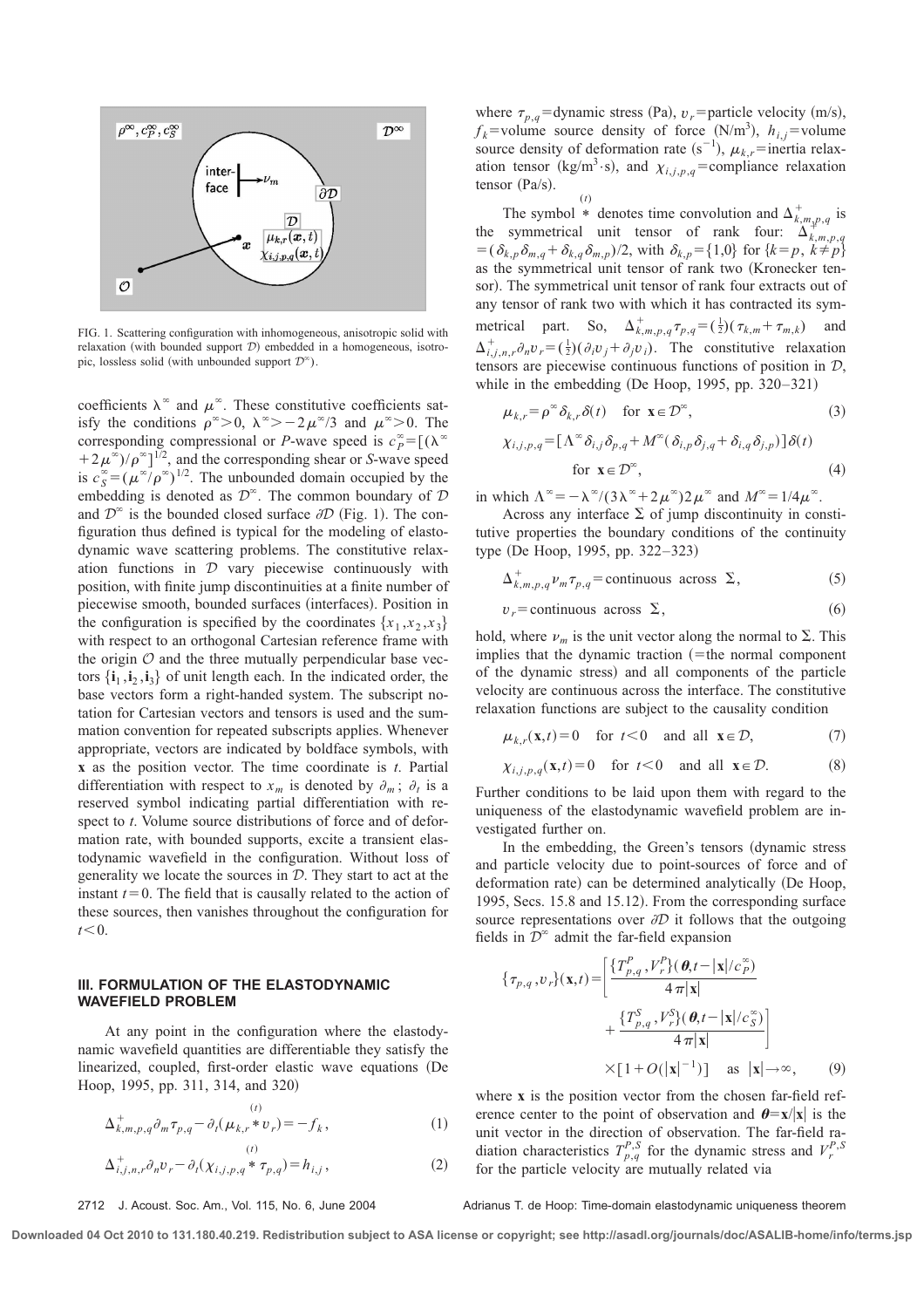$$
V_k^P = -(\rho^\infty c_p^\infty)^{-1} \Delta_{k,m,p,q}^+ \theta_m T_{p,q}^P, \qquad (10)
$$

$$
V_k^S = -(\rho^\infty c_S^\infty)^{-1} \Delta_{k,m,p,q}^+ \theta_m T_{p,q}^S, \qquad (11)
$$

while

$$
V_k^P = (V_r^P \theta_r) \theta_k, \qquad (12)
$$

$$
V_k^S = V_k^S - (V_r^S \theta_r) \theta_k, \qquad (13)
$$

implying that the *P*-wave far-field particle velocity is longitudinal with respect to its radial direction of propagation and the *S*-wave far-field particle velocity is transverse with respect to its radial direction of propagation.

In the following it is shown that the problem thus formulated has at most one solution, assuming that, for each type of excitation, at least one solution exists. The proof puts restrictions on the relaxation functions representing the inertia and complicance properties of the solid in D. For the medium in  $\mathcal{D}^{\infty}$  the conditions simply are  $\rho^{\infty} > 0$ ,  $\lambda^{\infty} >$  $-2\mu^{\infty}/3$  and  $\mu^{\infty} > 0$  (as indicated already).

## **IV. THE ELASTODYNAMIC WAVEFIELD PROBLEM IN THE TIME LAPLACE-TRANSFORM DOMAIN**

The general type of solids with relaxation properties as considered in the present paper withstands, as far as is known, a direct uniqueness proof in the space/time domain based on energy considerations as is the case for media with simple constitutive behavior (Achenbach, 1973, pp. 80–82). However, taking into account the causality of both the solid's passive constitutive response and the wavefield's relation to its activating sources, the time Laplace transformation with real, positive transform parameter yields a tool to specify certain conditions to be imposed on the constitutive relaxation functions in order that the wavefield problem has a unique solution. The relevant transformation is given by

$$
\{\hat{\tau}_{p,q}, \hat{v}_r\}(\mathbf{x}, s) = \int_{t=0}^{\infty} \exp(-st) \{\tau_{p,q}, v_r\}(\mathbf{x}, t) dt. \quad (14)
$$

For the case of physical interest of excitation functions and relaxation functions that are bounded in space and at most show a Dirac delta distribution time behavior, the time Laplace transforms of the wavefield quantities and the relaxation tensors exist for all  $\{s \in C; Re(s) > 0\}$ , i.e., for all values of the transform parameter in the right half of the complex *s*-plane. Furthermore, since all time functions involved are real-valued, their Laplace transforms take on real values for real values of *s*. In relation to our uniqueness proof we now take *s* to be a *Lerch sequence*:  $\{s \in \mathcal{R}; s = s_0 + nh, s_0 > 0, h\}$  $>0$ ,  $n=0,1,2,...$ . Lerch's theorem (Widder, 1946, p. 63) states that if the transformation expressed by Eq.  $(14)$  is to hold for all *s* belonging to such a sequence, only one (causal) time-domain original corresponds to its related transform. Recalling that under the transformation the time derivative is replaced with a multiplication by *s* (if zero-value initial conditions apply, as is the case) and that the time convolution transforms into the product of the constituents, Eqs.  $(1)$ – $(4)$ lead, upon time Laplace transformation, to

$$
\Delta_{k,m,p,q}^{+} \partial_m \hat{\tau}_{p,q} - s \hat{\mu}_{k,r} \hat{\nu}_r = -\hat{f}_k \quad \text{for } \mathbf{x} \in \mathcal{D},\tag{15}
$$

 $\Delta^+_{i,j,n,r} \partial_n \hat{v}_r - s \hat{\chi}_{i,j,p,q} \hat{\tau}_{p,q} = \hat{h}_{i,j}$  for  $\mathbf{x} \in \mathcal{D}$ , (16)

and

D*i*, *<sup>j</sup>*,*n*,*<sup>r</sup>*

$$
\Delta^+_{k,m,p,q} \partial_m \hat{\tau}_{p,q} - s \rho^\infty \hat{\nu}_k = 0 \quad \text{for } \mathbf{x} \in \mathcal{D}^\infty,
$$
 (17)

$$
_{i,j,n,r}^{+}\partial_{n}\hat{v}_{r}-s[\Lambda^{\infty}\delta_{i,j}\hat{\tau}_{p,p}+M^{\infty}(\hat{\tau}_{i,j}+\hat{\tau}_{j,i})]=0
$$

$$
\text{for } \mathbf{x} \in \mathcal{D}^{\infty}.\tag{18}
$$

The interface continuity conditions  $(5)$  and  $(6)$  are upon Laplace transformation replaced by

$$
\Delta_{k,m,p,q}^{+} \nu_{m} \hat{\tau}_{p,q} = \text{continuous across } \Sigma, \qquad (19)
$$

$$
\hat{\nu}_r = \text{continuous across } \Sigma, \tag{20}
$$

and the far-field expansion  $(9)$  by

$$
\{\hat{\tau}_{p,q}, \hat{v}_r\}(\mathbf{x}, t) = \left[ \{\hat{T}^P_{p,q}, \hat{V}^P_r\}(\boldsymbol{\theta}, s) \frac{\exp(-s|\mathbf{x}|/c_p^{\infty})}{4\pi|\mathbf{x}|} + \{\hat{T}^S_{p,q}, \hat{V}^S_r\}(\boldsymbol{\theta}, s) \frac{\exp(-s|\mathbf{x}|/c_g^{\infty})}{4\pi|\mathbf{x}|} \right]
$$

$$
\times [1 + O(|\mathbf{x}|^{-1})] \text{ as } |\mathbf{x}| \to \infty. \tag{21}
$$

Upon contracting Eqs. (15) and (17) with  $\hat{v}_k$  and Eqs. (16) and (18) with  $\hat{\tau}_{i,j}$  and combining the results, the relations

$$
- \partial_m \Delta^+_{m,r,p,q} (\hat{\tau}_{p,q} \hat{\nu}_r) + s \hat{\nu}_k \hat{\mu}_{k,r} \hat{\nu}_r + s \hat{\tau}_{i,j} \hat{\chi}_{i,j,p,q} \hat{\tau}_{p,q}
$$
  

$$
= \hat{\nu}_k \hat{f}_k - \hat{\tau}_{i,j} \hat{h}_{i,j} \quad \text{for } \mathbf{x} \in \mathcal{D},
$$
 (22)

and

$$
- \partial_m \Delta^+_{m,r,p,q} (\hat{\tau}_{p,q} \hat{\nu}_r) + s \hat{\nu}_k \rho^{\infty} \hat{\nu}_k + s \hat{\tau}_{i,j} [\Lambda^{\infty} \delta_{i,j} \hat{\tau}_{p,p} + M^{\infty} (\hat{\tau}_{i,j} + \hat{\tau}_{j,i})] = 0 \quad \text{for } \mathbf{x} \in \mathcal{D}^{\infty}
$$
 (23)

are constructed. Integration of Eq.  $(22)$  over  $D$  and application of Gauss' divergence theorem yields

$$
-\int_{\partial \mathcal{D}} \nu_m \Delta_{m,r,p,q}^+ \hat{\tau}_{p,q} \hat{\nu}_r \, dA(\mathbf{x}) + \int_{\mathcal{D}} (s \hat{\nu}_k \hat{\mu}_{k,r} \hat{\nu}_r + s \hat{\tau}_{i,j} \hat{\chi}_{i,j,p,q} \hat{\tau}_{p,q}) dV(\mathbf{x}) = \int_{\mathcal{D}} (\hat{\nu}_k \hat{f}_k - \hat{\tau}_{i,j} \hat{h}_{i,j}) dV(\mathbf{x}),
$$
\n(24)

where  $\nu_m$  is the outward unit vector along the normal to  $\partial D$ . Next, Eq.  $(23)$  is integrated over the domain that is bounded internally by  $\partial D$  and externally by the sphere  $S_{\Delta}$  of radius  $\Delta$ and center at the far-field reference center, where  $\Delta$  is chosen so large that  $S_\Delta$  completely surrounds  $\partial D$  (Fig. 2). Subsequent application of Gauss' divergence theorem leads to

$$
- \int_{S_{\Delta}} \nu_m \Delta_{m,r,p,q}^+ \hat{\tau}_{p,q} \hat{\nu}_r \, dA(\mathbf{x}) + \int_{\partial \mathcal{D}} \nu_m \Delta_{m,r,p,q}^+ \hat{\tau}_{p,q} \hat{\nu}_r \, dA(\mathbf{x}) + \int_{\mathcal{D}^{\infty} \cap \mathcal{D}_{\Delta}} \{ s \hat{\nu}_k \rho^{\infty} \hat{\nu}_k + s \hat{\tau}_{i,j} [\Lambda^{\infty} \delta_{i,j} \hat{\tau}_{p,p} + M^{\infty}(\hat{\tau}_{i,j} + \hat{\tau}_{j,i})] \} dV(\mathbf{x}) = 0,
$$
 (25)

where  $\mathcal{D}_{\Delta}$  is the domain interior to  $\mathcal{S}_{\Delta}$ . Using the far-field representation (21) in the integration over  $S_{\Delta}$  and taking the

Adrianus T. de Hoop: Time-domain elastodynamic uniqueness theorem 2713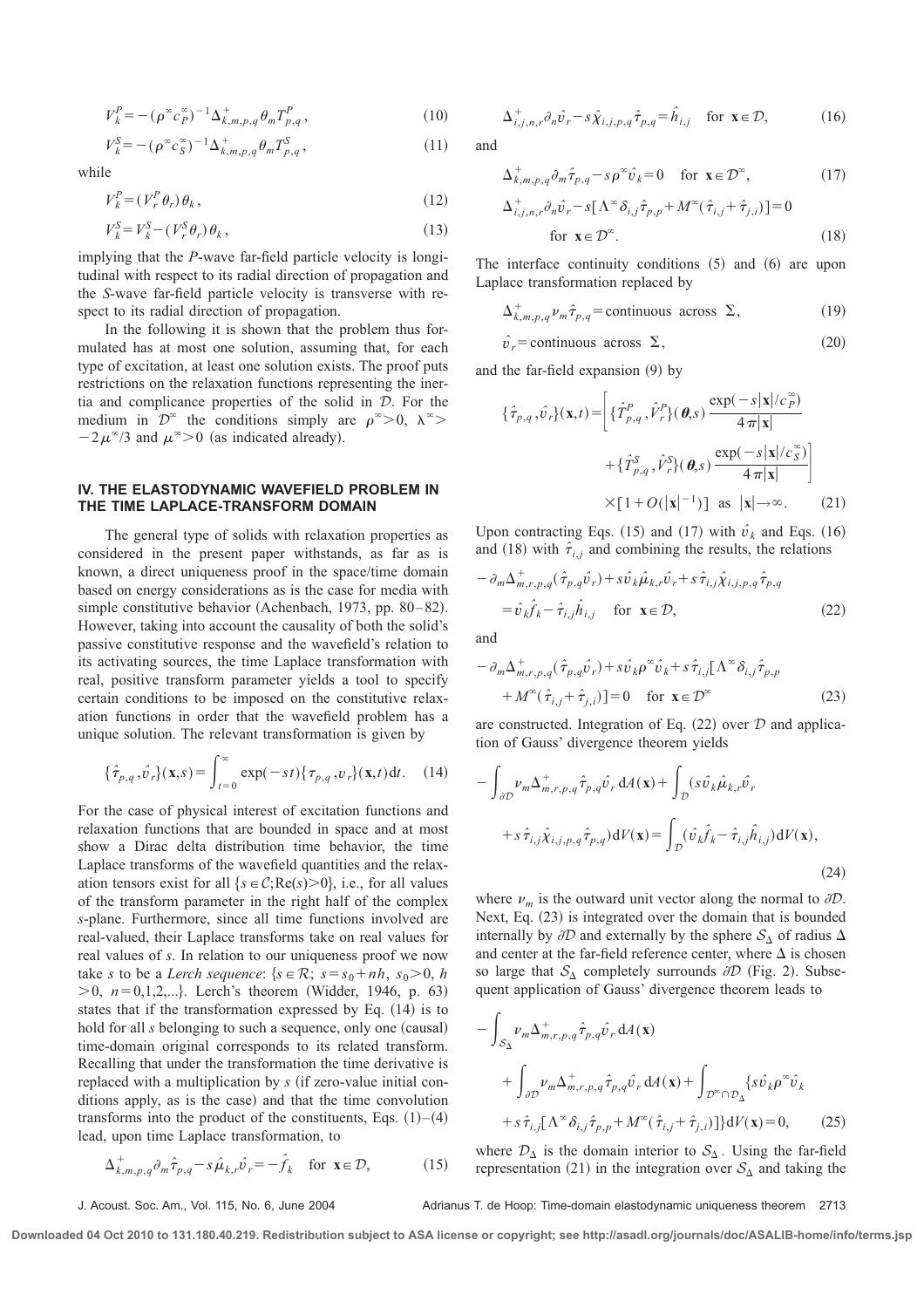

FIG. 2. Configuration used in the derivation of the time Laplace-transform domain uniqueness criterion. (The limit  $\Delta \rightarrow \infty$  is taken.)

limit  $\Delta \rightarrow \infty$ , Eq. (25) leads to (note that the integral over  $S_{\Delta}$ goes to zero as  $\Delta \rightarrow \infty$ )

$$
\int_{\partial \mathcal{D}} \nu_m \Delta_{m,r,p,q}^+ \hat{\tau}_{p,q} \hat{\nu}_r dA(\mathbf{x}) + \int_{\mathcal{D}^{\infty}} \{ s \hat{\nu}_k \rho^{\infty} \hat{\nu}_k + s \hat{\tau}_{i,j} [\Lambda^{\infty} \delta_{i,j} \hat{\tau}_{p,p} + M^{\infty} (\hat{\tau}_{i,j} + \hat{\tau}_{j,i})] \} dV(\mathbf{x}) = 0.
$$
 (26)  
Addition of Eqs. (24) and (26) finally yields

$$
\int_{\mathcal{D}} (s\hat{v}_{k}\hat{\mu}_{k,r}\hat{v}_{r} + s\hat{\tau}_{i,j}\hat{\chi}_{i,j,p,q}\hat{\tau}_{p,q})\mathrm{d}V(\mathbf{x}) + \int_{\mathcal{D}^{\infty}} \{s\hat{v}_{k}\rho^{\infty}\hat{v}_{k} + s\hat{\tau}_{i,j}[\Lambda^{\infty}\delta_{i,j}\hat{\tau}_{p,p} + M^{\infty}(\hat{\tau}_{i,j} + \hat{\tau}_{j,i})]\}\mathrm{d}V(\mathbf{x})
$$

$$
= \int_{\mathcal{D}} (\hat{v}_{k}\hat{f}_{k} - \hat{\tau}_{i,j}\hat{h}_{i,j})\mathrm{d}V(\mathbf{x}), \qquad (27)
$$

where the surface integrals over  $\partial D$  have canceled in view of the continuity of  $\nu_m \Delta^+_{m,r,p,q} \hat{\tau}_{p,q} \hat{\nu}_r$  across  $\partial \mathcal{D}$ . Equation (27) is the basis for the construction of the uniqueness proof.

#### **V. THE UNIQUENESS PROOF**

The uniqueness proof follows the standard procedure (see, for example, Christensen, 1971, Sec. 5.1). It starts by assuming that in the given configuration, for one and the same source excitation, there exist at least two nonidentical wavefield solutions, which are distinguished by the superscripts <sup>[1]</sup> and <sup>[2]</sup>. Then,  $f_k^{[1]} = f_k^{[2]} = f_k$  and  $h_{i,j}^{[1]} = h_{i,j}^{[2]}$  $=h_{i,j}$ . Consider the differences in value in the field quantities  $\Delta \tau_{p,q} = \tau_{p,q}^{[2]} - \tau_{p,q}^{[1]}$  and  $\Delta v_r = v_r^{[2]} - v_r^{[1]}$ . Their time Laplace transforms then satisfy the equations  $[cf. Eqs. (15)$ –  $(18)$ ]

$$
\Delta_{k,m,p,q}^+ \partial_m \Delta \hat{\tau}_{p,q} - s \hat{\mu}_{k,r} \Delta \hat{\nu}_r = 0 \quad \text{for } \mathbf{x} \in \mathcal{D}, \tag{28}
$$

$$
\Delta^+_{i,j,n,r} \partial_n \Delta \hat{\nu}_r - s \hat{\chi}_{i,j,p,q} \Delta \hat{\tau}_{p,q} = 0 \quad \text{for } \mathbf{x} \in \mathcal{D},\tag{29}
$$

and

$$
\Delta^+_{k,m,p,q} \partial_m \Delta \hat{\tau}_{p,q} - s \rho^\infty \Delta \hat{\nu}_k = 0 \quad \text{for } \mathbf{x} \in \mathcal{D}^\infty,
$$
 (30)

$$
\Delta_{i,j,n,r}^{+} \partial_{n} \Delta \hat{v}_{r} - s [\Lambda^{\infty} \delta_{i,j} \Delta \hat{\tau}_{p,p} + M^{\infty} (\Delta \hat{\tau}_{i,j} + \Delta \hat{\tau}_{j,i})]
$$
  
= 0 for  $\mathbf{x} \in \mathcal{D}^{\infty}$ . (31)

The same operations that have led to Eq.  $(27)$  now lead to

$$
\int_{\mathcal{D}} (s\Delta \hat{v}_{k}\hat{\mu}_{k,r}\Delta \hat{v}_{r} + s\Delta \hat{\tau}_{i,j}\hat{\chi}_{i,j,p,q}\Delta \hat{\tau}_{p,q})dV(\mathbf{x})
$$

$$
+ \int_{\mathcal{D}^{\infty}} \{s\Delta \hat{v}_{k}\rho^{\infty}\Delta \hat{v}_{k} + s\Delta \hat{\tau}_{i,j}[\Lambda^{\infty}\delta_{i,j}\Delta \hat{\tau}_{p,p} + M^{\infty}(\Delta \hat{\tau}_{i,j} + \Delta \hat{\tau}_{j,i})]\}dV(\mathbf{x}) = 0.
$$
(32)

By observing that

$$
\Delta \hat{\tau}_{i,j} [\Lambda^{\infty} \delta_{i,j} \Delta \hat{\tau}_{p,p} + M^{\infty} (\Delta \hat{\tau}_{i,j} + \Delta \hat{\tau}_{j,i})]
$$
  
=  $(\Lambda^{\infty} + 2 M^{\infty}/3) \Delta \hat{\tau}_{i,i} \Delta \hat{\tau}_{p,p} + M^{\infty} (\Delta \hat{\tau}_{i,j} - \Delta \hat{\tau}_{p,p} \delta_{i,j}/3)$   
 $\times (\Delta \hat{\tau}_{i,j} - \Delta \hat{\tau}_{q,q} \delta_{i,j}/3),$  (33)

and taking into account that  $\Lambda^{\infty} + 2M^{\infty}/3 > 0$  and  $M^{\infty} > 0$  in view of the conditions laid upon  $\lambda^{\infty}$  and  $\mu^{\infty}$ , it follows that for real, positive values of *s* the integrand in the integral over  $\mathcal{D}^{\infty}$ , and hence the integral itself, is positive for any nonidentically vanishing  $\Delta \hat{\tau}_{p,q}$  and/or any nonidentically vanishing  $\Delta \hat{v}_r$  throughout  $\mathcal{D}^{\infty}$ . The integral over  $\mathcal D$  shares this property if we impose on  $\hat{\mu}_{k,r}$  and  $\hat{\chi}_{i,j,p,q}$  the condition that throughout  $D$  they are positive definite tensors of ranks two and four, respectively, for all real, positive values of *s*. Under this condition, also the integral over  $D$  is positive for any nonidentically vanishing  $\Delta \hat{\tau}_{p,q}$  and/or any nonidentically vanishing  $\Delta \hat{v}_r$  throughout D. For nonidentically vanishing  $\Delta \hat{\tau}_{p,q}$ and/or nonidentically vanishing  $\Delta \hat{v}_r$ , throughout  $\mathcal{D} \cup \mathcal{D}^{\infty}$  Eq.  $(32)$  leads, in view of the value zero of the right-hand side, to a contradiction. Under the given conditions we therefore have  $\Delta \hat{\tau}_{p,q} = 0$  and  $\Delta \hat{\nu}_r = 0$  for  $\mathbf{x} \in \{ \mathcal{D} \cup \mathcal{D}^{\infty} \}$ , which implies  $\hat{\tau}_{p,q}^{[2]} = \hat{\tau}_{p,q}^{[1]^T}$  and  $\hat{v}_r^{[2]} = \hat{v}_r^{[1]}$  for  $\mathbf{x} \in \{ \mathcal{D} \cup \mathcal{D}^{\infty} \}$ . In view of Lerch's uniqueness theorem of the one-sided Laplace transformation this implies that  $\tau_{p,q}^{[2]} = \tau_{p,q}^{[1]}$  and  $v_r^{[2]} = v_r^{[1]}$  for **x**  $\in \{ \mathcal{D} \cup \mathcal{D}^{\infty} \}$  and all  $t \ge 0$ , i.e., there is only one elastodynamic wavefield in the scattering configuration that is causally related to the action of its exciting sources.

It is noted that the conditions imposed on the constitutive relaxation functions are specified through their time Laplace transforms. Strictly speaking the pertaining conditions need only hold on a Lerch sequence. In view of the analyticity of the transforms in  $\{s \in C; Re(s) > 0\}$ , however, they hold for all real, positive values of *s*. The conditions thus specified are *sufficient ones*, but at present no weaker conditions seem to be in existence. Also, a simple timedomain counterpart does not seem to exist. This, however, is the same situation as in general linear, time-invariant, causal, passive system's theory.

### **VI. EXAMPLES OF RELAXATION FUNCTIONS**

Some examples of relaxation functions that are in use to model elastic wave propagation in dissipative solids are given below. They all apply to the simple case of isotropic solids. Their dependence on **x** is not indicated explicitly.

### **A. Frictional-force and Maxwell-type viscosity**

For an isotropic solid with frictional-force and Maxwelltype viscosity loss terms the constitutive coefficients are of the form  $(Kolsky, 1964, p. 107)$ 

$$
\hat{\mu}_{k,r} = \rho \left( 1 + 1/s \, \tau_f \right) \delta_{k,r},\tag{34}
$$

2714 J. Acoust. Soc. Am., Vol. 115, No. 6, June 2004 Adrianus T. de Hoop: Time-domain elastodynamic uniqueness theorem